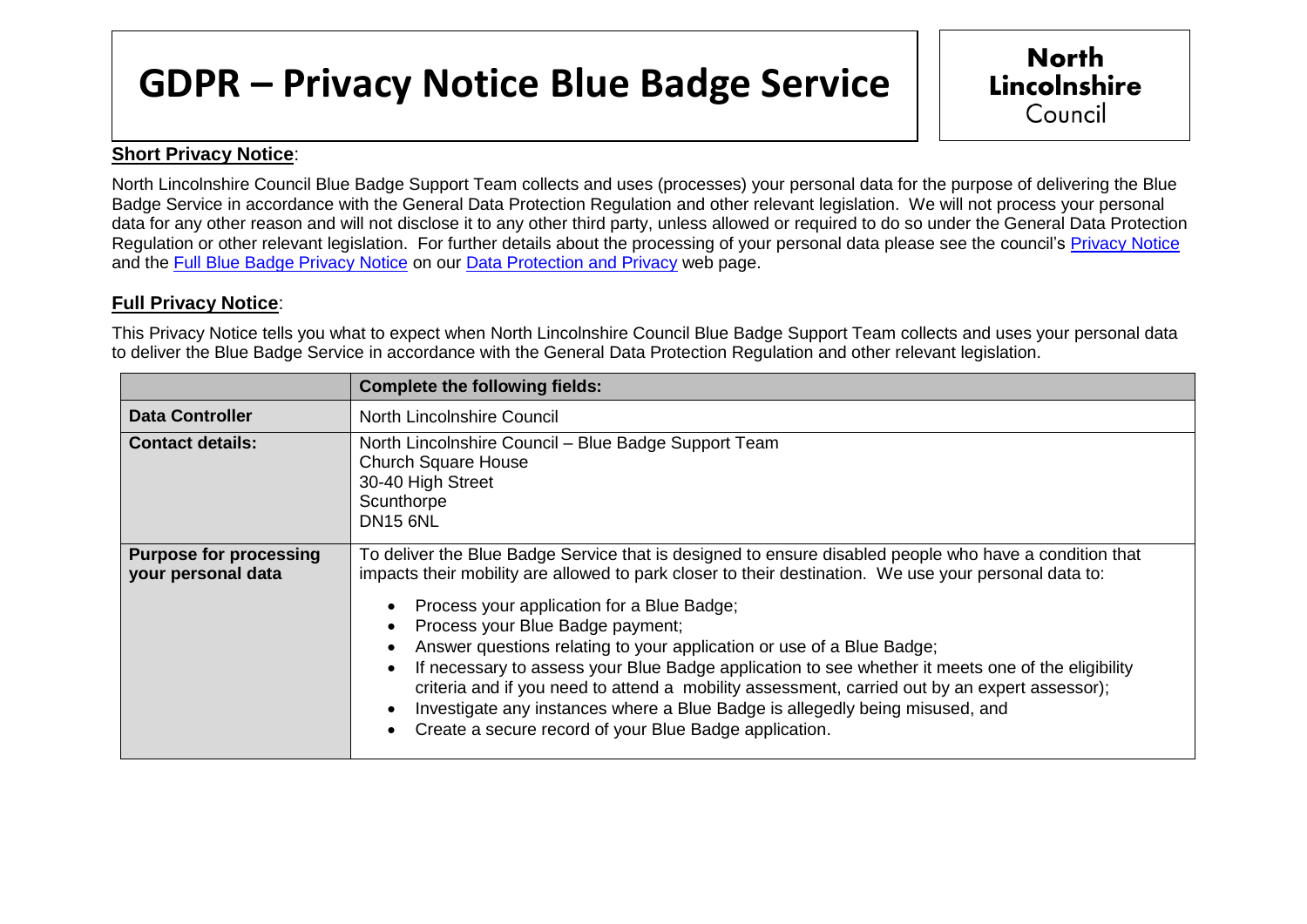| Will we use your personal<br>information for other<br>purposes?<br>The Organisations acting | We will not use or share (process) your personal data for any other purpose, than the reason it was collected<br>for, without first providing you with information on the other purpose and seeking your consent if applicable,<br>except where this is required by legislation. For example, we could be required by legislation to disclose<br>personal information in relation to the prevention and detection of crime, counter terrorism, safeguarding,<br>legal proceedings or to protect the interests of you or another.<br>Details Abavus Ltd - case management system |
|---------------------------------------------------------------------------------------------|---------------------------------------------------------------------------------------------------------------------------------------------------------------------------------------------------------------------------------------------------------------------------------------------------------------------------------------------------------------------------------------------------------------------------------------------------------------------------------------------------------------------------------------------------------------------------------|
| on our behalf to process                                                                    | APS Limited - to produce the badges                                                                                                                                                                                                                                                                                                                                                                                                                                                                                                                                             |
| your personal data                                                                          | Valtech UK Limited - online application company                                                                                                                                                                                                                                                                                                                                                                                                                                                                                                                                 |
|                                                                                             | <b>Department for Transport</b>                                                                                                                                                                                                                                                                                                                                                                                                                                                                                                                                                 |
| The fair and lawful basis                                                                   | For collection and use of Personal Data:                                                                                                                                                                                                                                                                                                                                                                                                                                                                                                                                        |
| for processing your<br>personal data                                                        | Processing is necessary for compliance with a legal obligation – GDPR Article $6(1)(c)$ .<br>1.                                                                                                                                                                                                                                                                                                                                                                                                                                                                                 |
|                                                                                             | The main legislation is:<br>The Chronically Sick and Disabled Persons Act 1970 means we have a statutory obligation to maintain a<br>register showing the holders of Blue Badges issued by the council.                                                                                                                                                                                                                                                                                                                                                                         |
|                                                                                             | The Disabled Persons (Badges for Motor Vehicles) (England) Regulations 2000 and the Disabled<br>Persons Parking Badges Act 2013 means we have a statutory obligation to implement administrative,<br>assessment and enforcement procedures.                                                                                                                                                                                                                                                                                                                                     |
|                                                                                             | The Equalities Act 2010 - means we have to ensure there is equality of opportunity and that nobody is<br>disadvantaged due to their disability.                                                                                                                                                                                                                                                                                                                                                                                                                                 |
|                                                                                             | Processing is necessary for the performance of a contract – GDPR Article $6(1)(b)$ .<br>2.                                                                                                                                                                                                                                                                                                                                                                                                                                                                                      |
|                                                                                             | For the processing of payments for Blue Badges.                                                                                                                                                                                                                                                                                                                                                                                                                                                                                                                                 |
|                                                                                             | For collection and use of Special Category Personal Data:                                                                                                                                                                                                                                                                                                                                                                                                                                                                                                                       |
|                                                                                             | 1. Processing is necessary for reasons of substantial public interest (statutory and government purposes) –<br>GDPR Article 9(2)(g).                                                                                                                                                                                                                                                                                                                                                                                                                                            |
|                                                                                             | To ensure met health criteria for a blue badge are met.                                                                                                                                                                                                                                                                                                                                                                                                                                                                                                                         |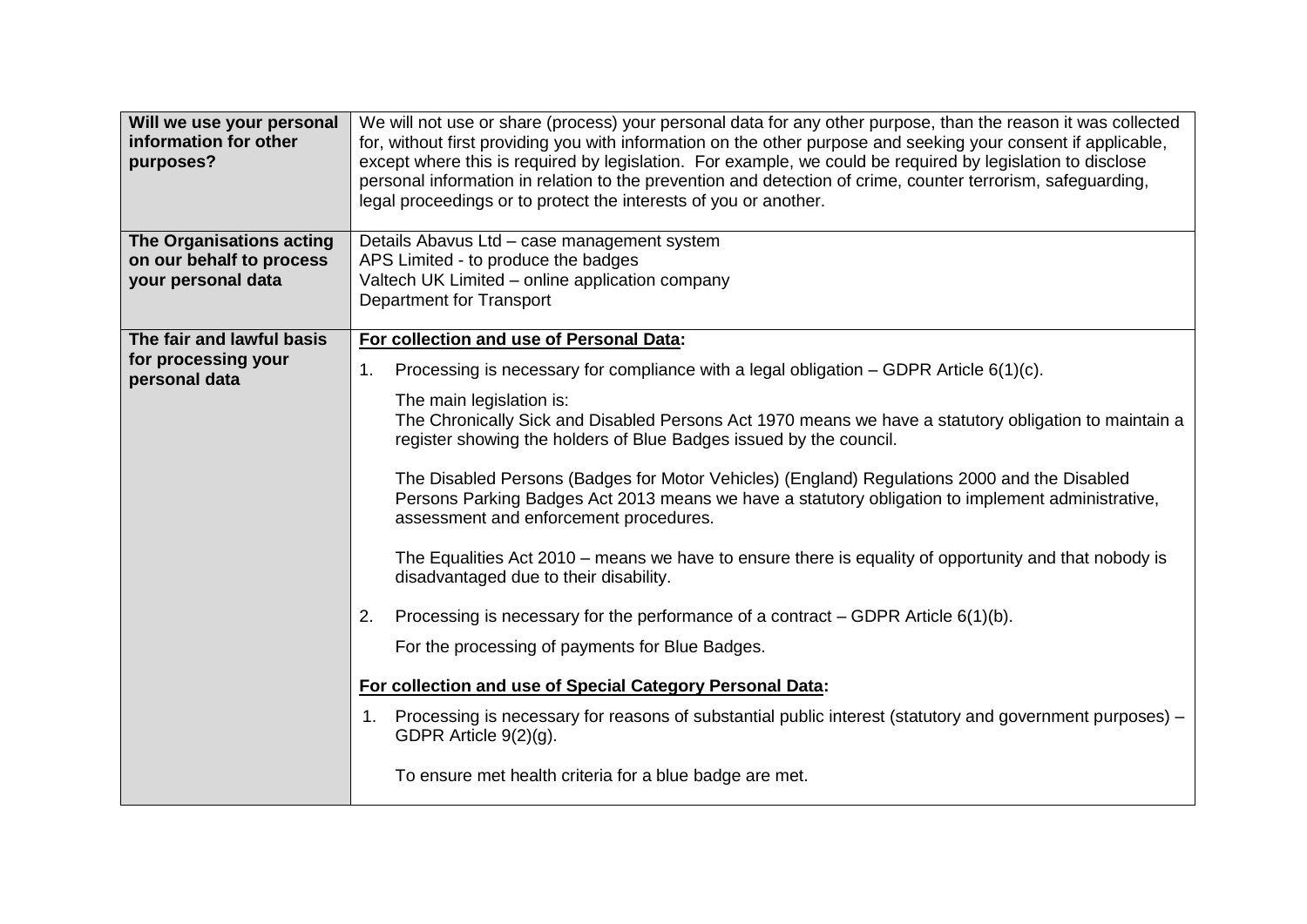| Are you required to<br>provide the Council with<br>your personal data                | Who                                                                                                                                                                                                                                                                                                                                                                                                                                                                                                                                                                                                                                                                                                                                                                                                                                                                                   |
|--------------------------------------------------------------------------------------|---------------------------------------------------------------------------------------------------------------------------------------------------------------------------------------------------------------------------------------------------------------------------------------------------------------------------------------------------------------------------------------------------------------------------------------------------------------------------------------------------------------------------------------------------------------------------------------------------------------------------------------------------------------------------------------------------------------------------------------------------------------------------------------------------------------------------------------------------------------------------------------|
| Does the processing<br>involve automated<br>decision-making,<br>including profiling? | <b>No</b>                                                                                                                                                                                                                                                                                                                                                                                                                                                                                                                                                                                                                                                                                                                                                                                                                                                                             |
| Can you withdraw your<br>consent for processing?                                     | <b>No</b>                                                                                                                                                                                                                                                                                                                                                                                                                                                                                                                                                                                                                                                                                                                                                                                                                                                                             |
| Who we will share your<br>personal data with                                         | In the course of working with you, we may share your personal information with some of the following 3rd<br>parties (non-exhaustive list):                                                                                                                                                                                                                                                                                                                                                                                                                                                                                                                                                                                                                                                                                                                                            |
|                                                                                      | Your nominated representatives if appropriate;<br>1.<br>Health professionals for the processing of your application;<br>Department for Transport;<br>3.<br>4. Ombudsman and Regulatory bodies;<br>5. Law enforcement agencies and bodies;<br>6. Courts, Hearings and Tribunals;<br>7. Legal representatives;<br>8. Other Local Authorities if you move to their area or use a blue badge in their area;<br>9. National Fraud Initiative for data matching to prevent fraud;<br>10. Council services for the processing of your application;<br>11. Commissioned providers of council services for payment services;<br>12. Central Government Departments;<br>13. The system provider Abavus Ltd;<br>14. Partner agencies for the processing of applications, and<br>15. Bodies requesting information where there is a lawful basis under the General Data Protection<br>Regulation. |
| <b>Transfers of personal</b><br>data to a third country                              | Personal data is not routinely disclosed or transferred to recipients outside of the UK.                                                                                                                                                                                                                                                                                                                                                                                                                                                                                                                                                                                                                                                                                                                                                                                              |
| How long we will retain<br>your personal data for                                    | Your personal data is retained in accordance with national guidance and our legal obligations, which are set<br>out the Transport and Highways section of our retention schedule.                                                                                                                                                                                                                                                                                                                                                                                                                                                                                                                                                                                                                                                                                                     |